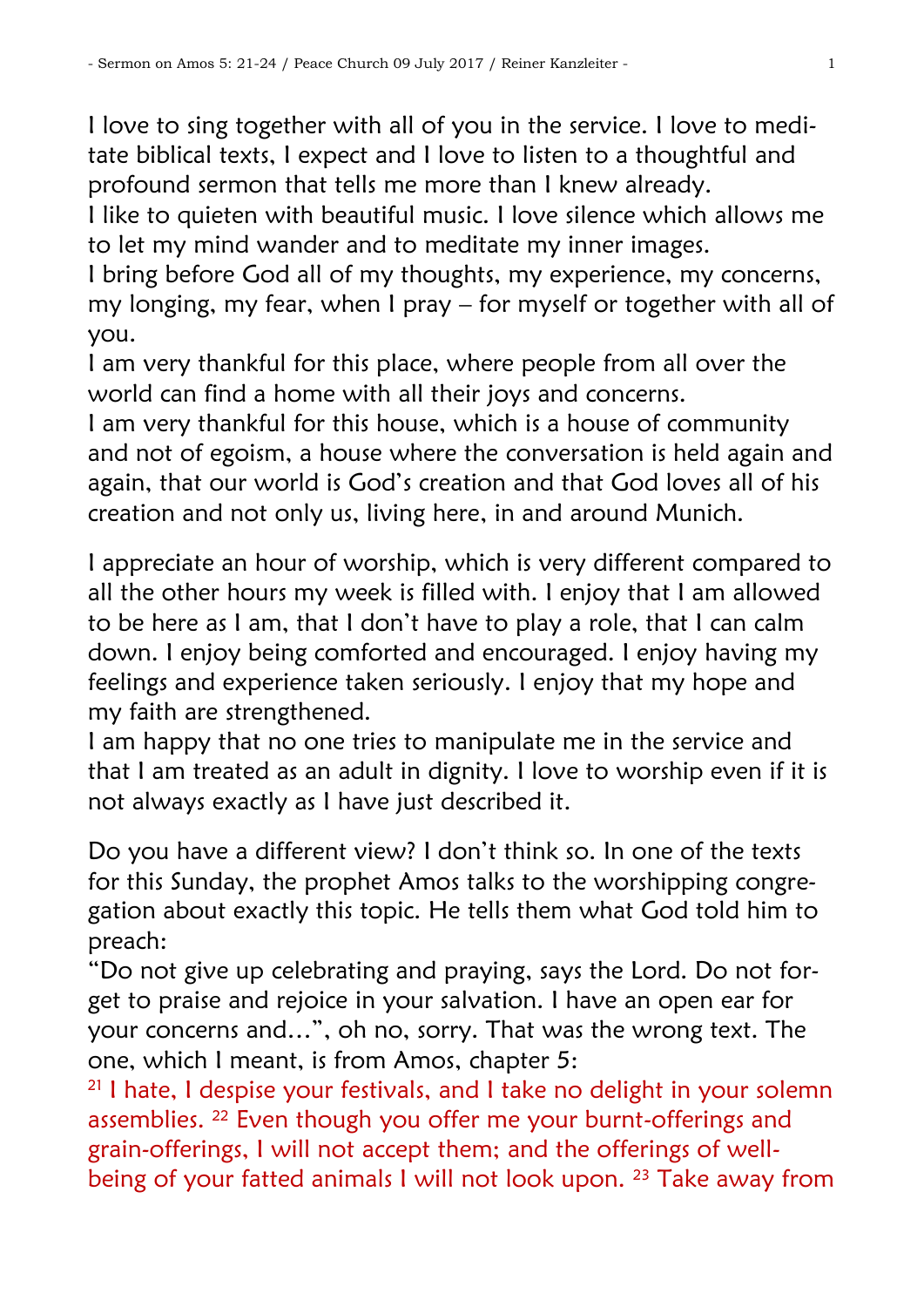me the noise of your songs; I will not listen to the melody of your harps. <sup>24</sup> But let justice roll down like waters, and righteousness like an ever-flowing stream. (Amos 5: 21-24)

Sisters and Brothers!

Well, that is some rant. Do we have to accept that? We are in a service and not in the game of abusing the congregation. It feels very uncomfortable.

On the other hand: this is, at least, a text which we will not have forgotten by the end of the service. We don"t forget this text quickly. We feel bruised. This text disturbs. This text irritates. This text meets with our opposition. It is a stinger, a thorn. And: It is a bible text! Word of God, like all the other words about love and reconciliation. What shall we do? How shall we handle this bible text? Let us distance ourselves a little bit. The text itself comes to us from a distance of about 2700 years and it urges us to sit back and contemplate what was going on at this time.

Imagine.

There is a discussion in the conference hall of the government.

**Item No 1** of the agenda: How can we stimulate the economy?

**Item No 2:** How can the economy grow without any barriers?

**Item No 3:** How can we maximize the profit?

**Item No 4:** How can we shift the external frontier to extend the trading space and to find new trading partners for our trading companies?

**Item No 5:** How can we beat down the prices for the agricultural products in order to export more and in order to stimulate the import of luxury goods?

**Item No 6:** What has to be done to improve the infrastructure, which means: do we have to build new roads and routes of transport to support the trading companies?

Will we have to plan a tax increase to sponsor the open market?

In a closed and intimate session the discussion continues. It is all about strategies how to meet a possible protest or even a rebellion of the rural population.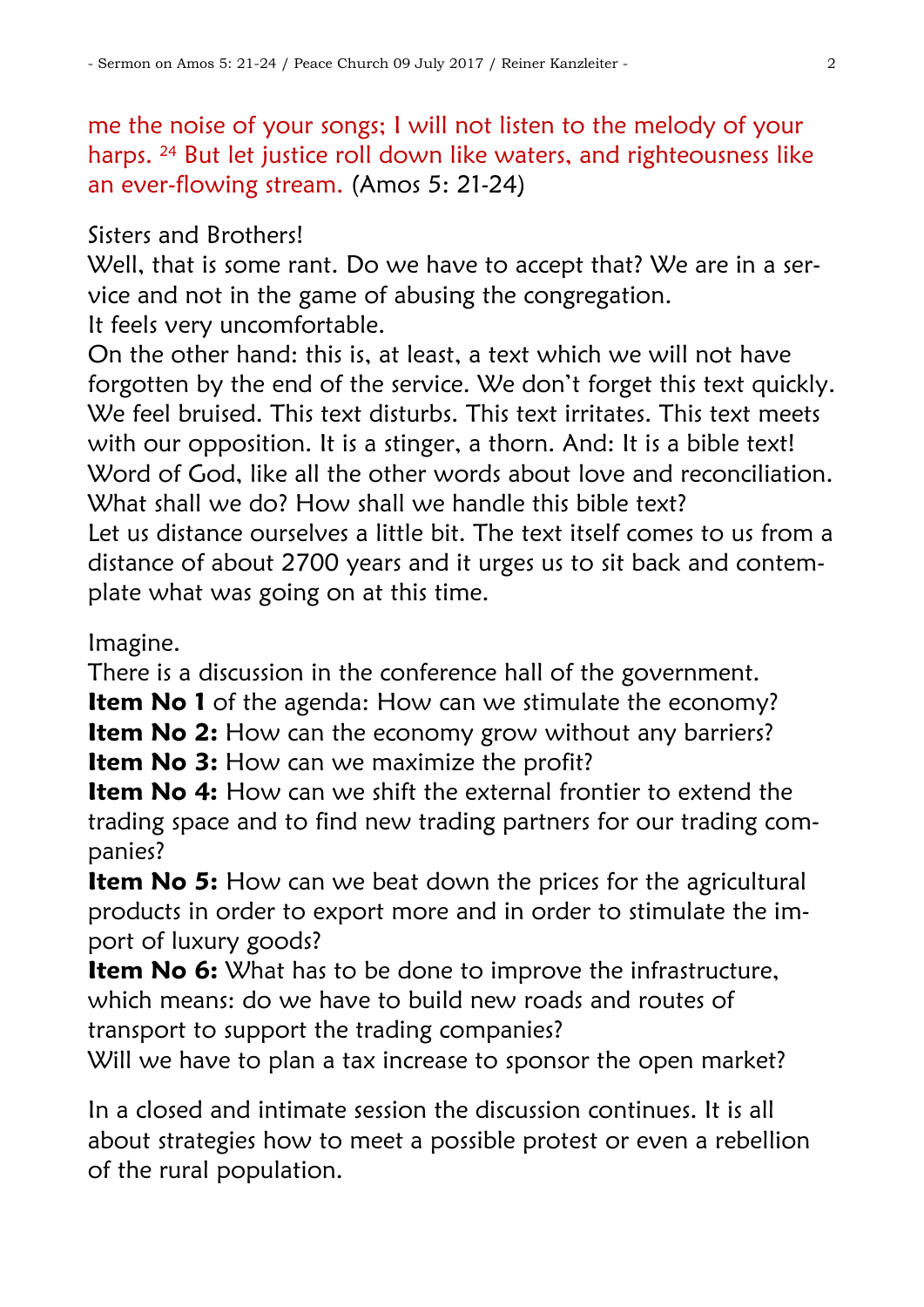For it is clear, that scaling down prices for grain and milk, for meat and eggs will lead to a massive reduction of income for the farmers. That has to be accepted and, if necessary, the law concerning the freedom of assembly has to be tightened.

The army will be instructed to be combat-ready and the soldiers, as needed, will be given plenty of rope to meet the protestors.

The lively debate is closed. Everyone is satisfied. The week of meetings closes with the traditional National Prayer Breakfast.

No one expects that one of the two big religious institutions will protest against the political agenda.

They have been involved early enough and their percentage of the national tax income is not too bad.

Didn"t we want to distance ourselves a little bit?

What I was talking about does not sound like distance. Although it sounds very familiar, it is first of all a description of the social, political and religious circumstances at about 760 before Christ, the period when Amos lived.

The external frontiers are extended. Taxes increase permanently in order to build new transport routes and to protect them. Israel swaps agricultural products for gold, luxury goods and military equipment. The farmers are urged to produce more and more. The consequences are falling prices.

The trading companies are expanding into the rural areas, destroying structures and traditions. It is all about money. Faking the books, corruption, manipulation of justice has become a daily occurrence. The farmers and their families are sinking into poverty.

The leading class of priests is supporting, even authorizing, this development with corresponding worship. The sanctuary of God has become a servant of policy. The sanctuary of God has become a servant of exploitation by taking taxes at the Harvest Festival. The traditional service in the temple has turned into the center of oppressing the poor. Those who have become rich by exploiting the poor, who are making their profit with the hunger crisis of the farmers and their families, are attending the divine service, singing: "Praise God, from whom all blessings come…"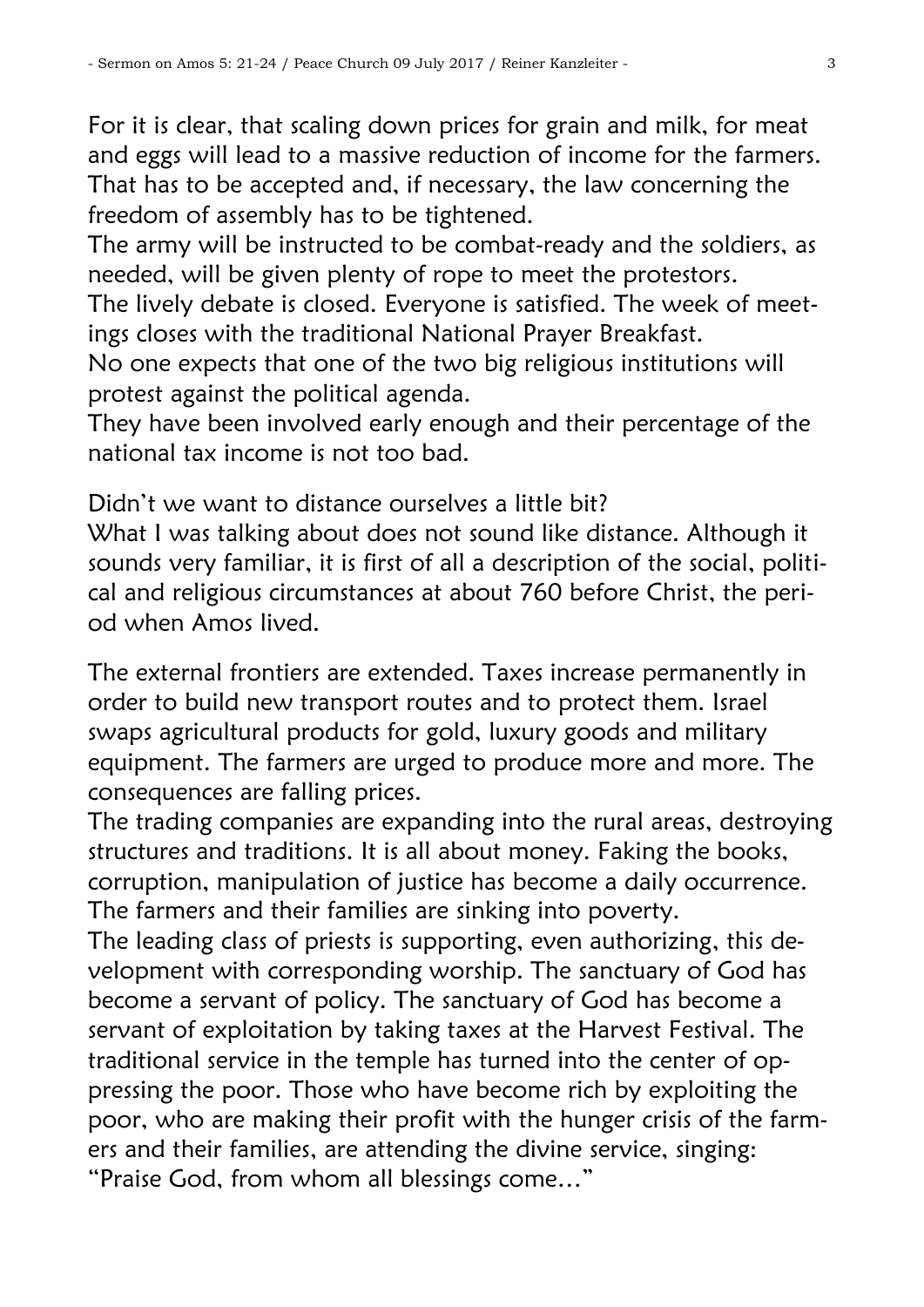## **God listens to them as he listens to everybody, and he answers:**

<sup>21</sup> I hate, I despise your festivals, and I take no delight in your solemn assemblies. <sup>22</sup> Even though you offer me your burnt-offerings and grain-offerings, I will not accept them; and the offerings of wellbeing of your fatted animals I will not look upon. <sup>23</sup> Take away from me the noise of your songs; I will not listen to the melody of your harps. <sup>24</sup> But let justice roll down like waters, and righteousness like an ever-flowing stream. (Amos 5: 21-24)

Let us come closer again, even if we have not been too far away. What does this biting text aim for?

Worship turns into idolatry when it supports, strengthens, assists or keeps quiet about injustice, exploitation and inhuman policy. Prayer and action for justice cannot be divided, as the German theologian Dietrich Bonhoeffer said. Justification and sanctification cannot be divided, as our Methodist tradition says. Faith and life cannot be divided. Our worship should be reliable, using prayers of intercession for our world and our communities and we should be questioning, contradicting and protesting when worship deviates from this path.

When people are suffering from injustice, when people die because other people do not provide bread for them, when children are betrayed and lose their future and the church of Jesus Christ does not talk about it, does not protest by prayer, sermons, hymns and action then the service has become idolatry.

There is a crack in our world that divides the poor from the rich, the hungry from those who have enough…and this crack in our world has to be visible in the church of Jesus Christ. There is no whole, harmonic, undisturbed and self-glorifying service, as long as there is so much despair in our earth, which gives reason to grieve and to act. A selfish care for our own soul and our private relationship with Jesus is not spiritual at all as long as we don"t have an eye for justice at the same time. Dietrich Bonhoeffer summarized the whole sermon of Amos in 1938 in one sentence: "Only the person who cries out for the Jews may sing *Gregorian chant*."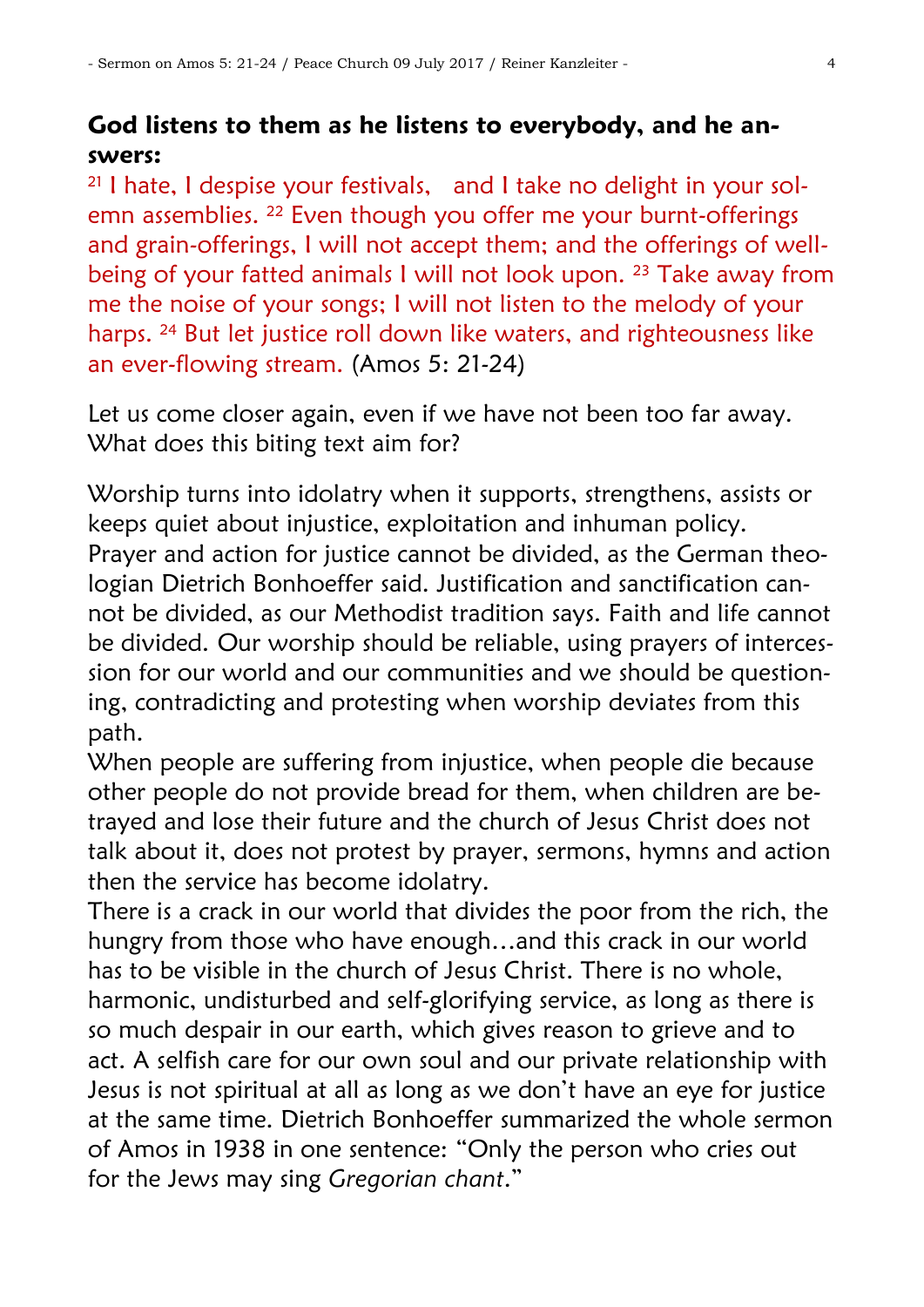Where there is nothing but singing and no crying out for others, there is not worship but idolatry.

What was Amos criticizing? There was an absolute standstill. The relationship between God and his people had dried up, had become a business connection, no longer a love attachment. What flowed to them, did not flow on, did not become surplus for the others. You are celebrating, Amos said in his furious speech, but:

You are separating your faith from the world; you are separating your faith from the justice, the hunger, the despair. You are making use of God as if he was a little tin god.

Nevertheless, God does not accept that!

Asking for the reliability of the church and of our own faith we can no longer distance ourselves. Meanwhile we are right in the middle, although the bible text originally did not talk to us today.

## What to do now? Which direction shall we take in our learning? **<sup>24</sup> But let justice roll down like waters, and righteousness like an ever-flowing stream.**

These are God"s words at the end of the text. That is how his will can be heard. It is not about laws, at least not at first. Justice is an issue of relationship.

The justice of God, which is often talked about in the bible, is that God remains true to his people, that God abides with us, even if we distance ourselves. The justice of God is his reliability. The justice of God means, that he stays around those who have nothing except their hope in Him. Like an ever-flowing stream justice shall roll. Faithfulness between people shall be like water which creates life and lets deserts bloom and change into a great place to live. As soon as people look at each other, as soon as people don"t lose sight of each other, as soon as people bring along the concerns and the hunger of their neighbors into the Sunday worship, as soon as people accept being touched by others, the authenticity of worship need not be in question. As soon as salvation and welfare are no longer separated, as well as justification and sanctification, as soon as loving is no longer a rose-colored feeling but a merciful hand, authenticity need not be in question.